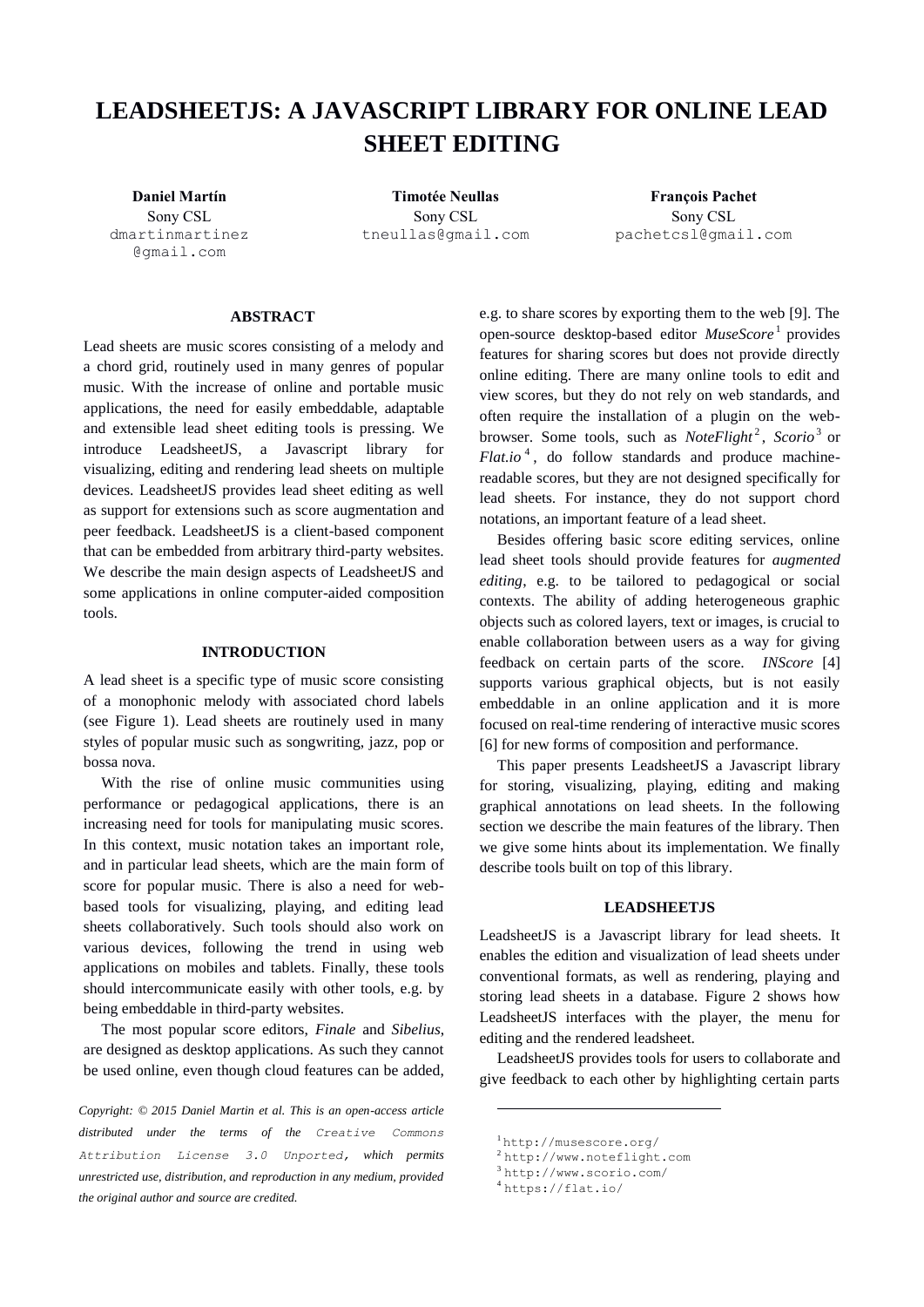of the lead sheet and commenting or suggesting modifications. LeadsheetJS has been implemented in Javascript, the main programming language for web browsers. This makes LeadsheetJS web-friendly and easily embeddable in third-party sites, as well as adaptable to several devices.

In the next sections we describe the main features of LeadsheetJS and we give a detailed explanation about the main design and implementation aspects.



**Figure 1**. The lead sheet of *Alone together* by Dietz & Schwartz, as found in a typical *Fake Book*.



**Figure 2**. *Alone together* by Dietz & Schwartz, rendered in a browser with LeadsheetJS

# **1 Peer feedback on lead sheets**

"The one true comment on a piece of music is another piece of music", Stravinsky [17].

Music composition, as well as music learning, is a domain in which *feedback* on pieces being composed plays a major role. Feedback is traditionally provided by a teacher. Nowadays, on-line learning websites provide tools for peer-feedback in which learners can produce and review feedback made by peers.

The possibility of giving feedback on the audio representation of a piece of music has been addressed in previous works, e.g. [19, 20]. However, by commenting on pure audio, i.e. on a rendered waveform, users are limited to commenting on given time spans, whereas by commenting on a lead sheet, users can refer directly to the musical elements making up lead sheets, such as notes, chord labels, chord transitions, bars or structural elements (see Figure 3).



**Figure 3.** Examples of annotations on specific parts of a lead sheet.

In LeadsheetJS, feedback can be given at three levels:

- a) Musical feedback: the basic level of feedback is musical. That is, a suggestion of a modification of a certain part of the lead sheet, such as changing certain notes, or certain chord labels,
- b) Text feedback: musical suggestions can be explained with an explanation in the form of text comment,
- c) Audio feedback: sometimes a musical idea is better expressed by being played in an instrument. Users can record a musical snippet, upload it and associate it to a specific metrical location in the lead sheet.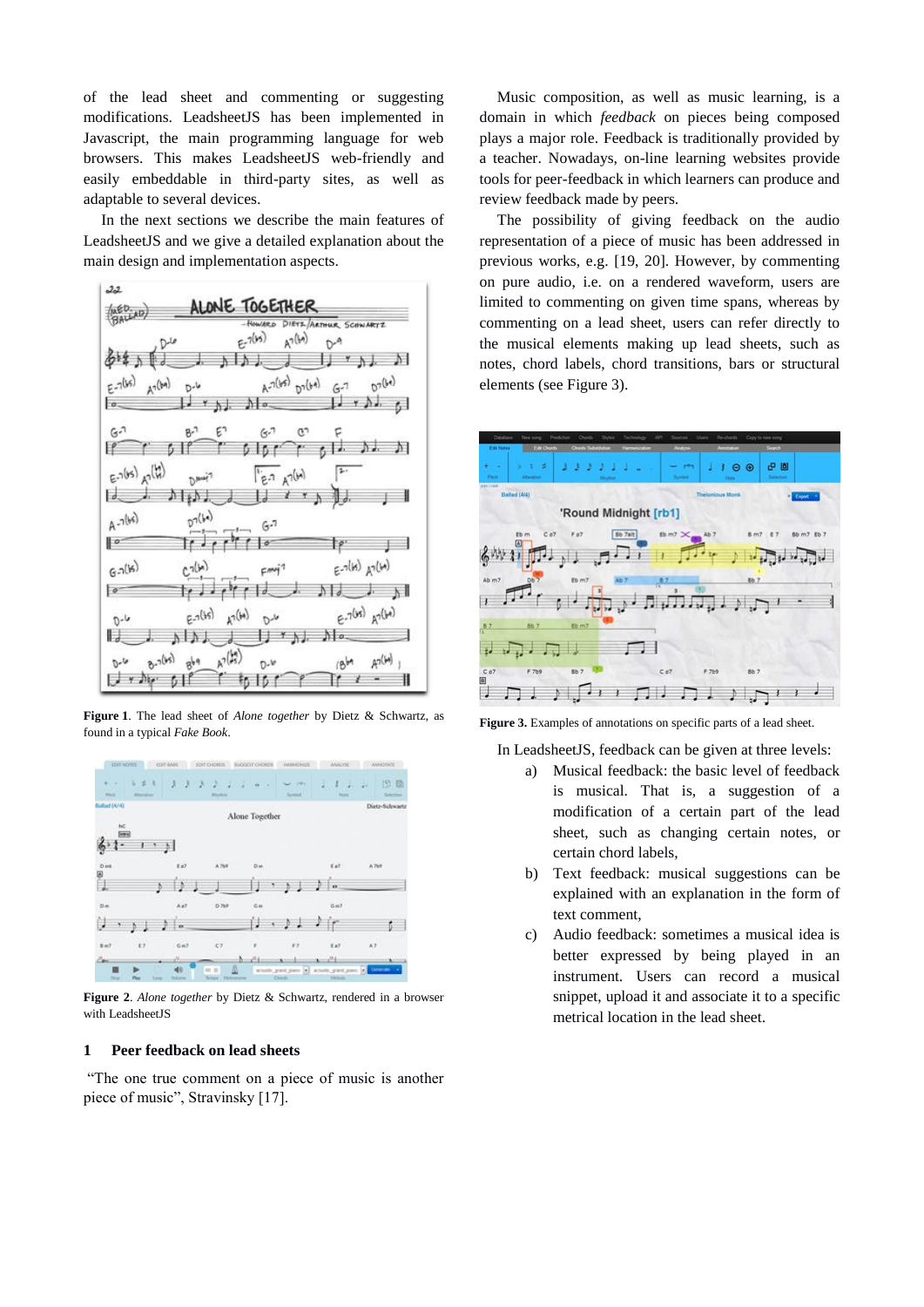# **2 Embeddability**

Arbitrary websites can render lead sheets by importing the LeadsheetJS library in the HTML source code. New lead sheets can be created or imported and rendered and edited from the site. As an example we show a website in the MusicCircle platform [19], displaying the lead sheet *Blue Room* by Rodgers & Hart (see Figure 4).

First, the LeadsheetJS library is imported in the HTML page. Then, the lead sheet of *Blue Room* is imported from a database (LSDB, described later) in our JSON lead sheet format through the LSDB API, which allows external sites to retrieve lead sheets. Finally, the JSON text is converted to a LeadsheetJS object and displayed in the page (see Figure 5).



**Figure 4**. A lead sheet view embedded in a third party site.



**Figure 5.** Architecture for embedding LeadsheetJS.

# **3 Multi-device**

Web applications are not accessed only from a desktop computer but also from tablets and mobile phones: responsive web design has become essential for designing web applications. To that aim, LeadsheetJS resizes automatically scores depending on the width of the screen. This way it can be visualized in devices with different screen sizes such as tablets or mobile phones (see Figure 6).



**Figure 6.** LeadsheetJS on a 1024x768 tablet.

#### **4 Audio wave visualization**

LeadsheetJS does not handle only symbolic information. Recordings of the performance of a lead sheet can also be associated to the lead sheet. LeadsheetJS provides visualization of the recording's waveform synchronized with the lead sheet, so that on top of each measure, the waveform of the recording part corresponding to that measure is displayed (see Figure 7). This feature is useful for musicians who record themselves performing a given lead sheet. They can then listen to their performance and see at the same time the lead sheet and the audio representation.



**Figure 7.** LeadsheetJS visualizing *Solar*, by Miles Davis, and audio recording displaying

#### **5 Design**

LeadsheetJS is a complex library that provides many functionalities (editing, visualizing, playing, storing). From an architectural point of view, it needs to be maintainable, scalable and extensible. Furthermore, modularity is required as users may need to use only certain features of LeadsheetJS. For example, a music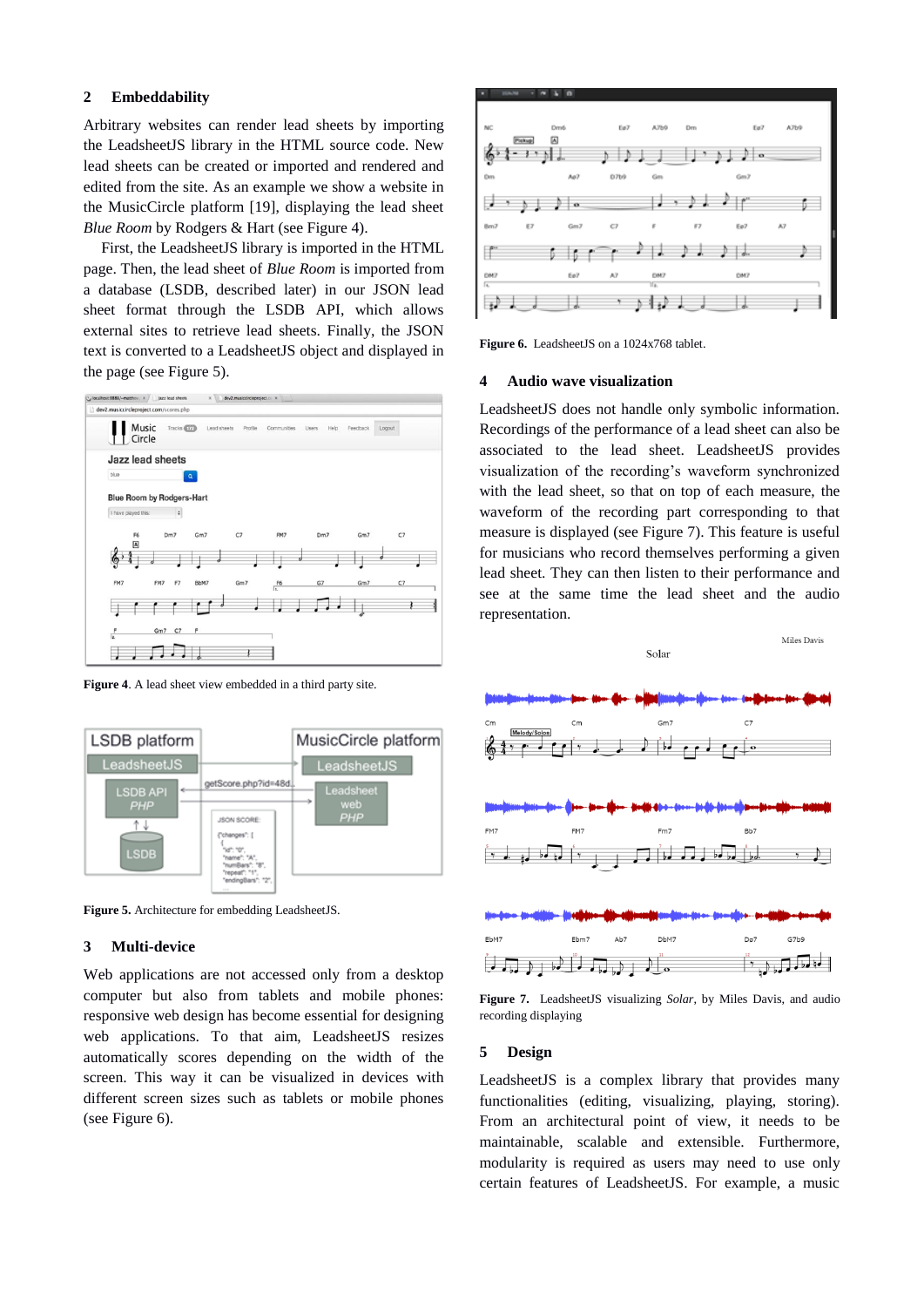blogger may want to visualize and play lead sheets in her blog without allowing edition or audio visualization.

The design of LeadsheetJS is module-based. It is inspired by Zakas' architecture [21] in which every module is an independent unit that does not need any other module to work. Zakas' architecture is based on the MVC (Model-View-Controller) architecture. Every module has its own model, view and controller classes. Each module is composed of a set of classes. There is one file per class. In total LeadsheetJS contains about 150 classes.

LeadsheetJS is a client-based Javascript library, i.e. it runs in the browser. However, certain functionalities require communication with a server or a database, such as storing or retrieving lead sheets. Databases and servers are not part of LeadsheetJS, yet it provides modules to communicate with them.

The architecture scheme is shown in Figure 8. The central module is *Leadsheet Model*. All modules depend on it since they need it in order to work. Modules *Viewer*, *Player* and *Interactor* provide visualization, playing and edition functionalities respectively. The *Annotation* module provides graphic annotation for peer feedback purposes. The *Format exporter/importer* modules is a converter to various formats so that the represented lead sheet can be sent to (or received from) other applications. The *Ajax* module facilitates the communication to a server. Therefore, it is used by the modules that depend on a server: the *Data Base* module, which is in charge of storing the lead sheet to a database in a given format, and the modules that are analysis tools which we describe in section 3.



**Figure 8**. Module architecture of LeadsheetJS.

Thanks to its modular nature, LeadsheetJS can be easily extended by adding modules that communicate with the existing ones.

In Figure 9 we show an example of LeadsheetJS embedded within a complete system with a client/server database system where LeadsheetJS is the client part, and PHP is the language on the server side that manages user sessions and persistence (saving lead sheets into a MongoDB database). The Ajax module is in charge to send requests to the server. For example, in order to store a lead sheet in a database the Database module will send the data to the server as an HTTP request through the Ajax Module.

The core module, *Leadsheet Model*, represents a lead sheet. A lead sheet consists of a melody that is in most cases monophonic, and a chord label grid representing the harmony. From a structural point of view, a lead sheet is a hierarchical structure composed by sections, which are composed of bars, which in turn are formed by a list of notes (a melody), and a list of chord labels. Each of these levels defines specific attributes: at the top level, the lead sheet has a composer, a title, a style as well as musical attributes such as global key and time signature. Section related information attributes are section name, number of bars, number of repetitions and number of endings. Bars may also have specific time or key signature changes, as well as structure labels like coda or segno. Finally, the lowest levels of the hierarchy are notes and chord labels.



**Figure 9**. Example of a client-server database structure using LeadsheetJS.

The example in Figure 1 shows a lead sheet as found in a typical *Fake book*, with its attributes such as title, "Alone Together", composer "Howard Dietz and Arthur Schwarz", style "Medium Ballad". This lead sheet has two sections: the first one contains 14 bars and two endings; the second one has 12 bars.

The Leadsheet Model module enables applications to store and retrieve information about a lead sheet such as its structure, a specific bar, a chord label, or a group of notes, as well as metadata associated to it such as its title, composer, style, time signature or key signature. Typical queries include *get the notes of the first bar*, *get the number of sections*, etc. The Leadsheet Model also enables creation of new lead sheets or copies.

# *5.1 Viewer*

The Viewer renders lead sheets on the web browser through an HTML5 canvas API, which allows generating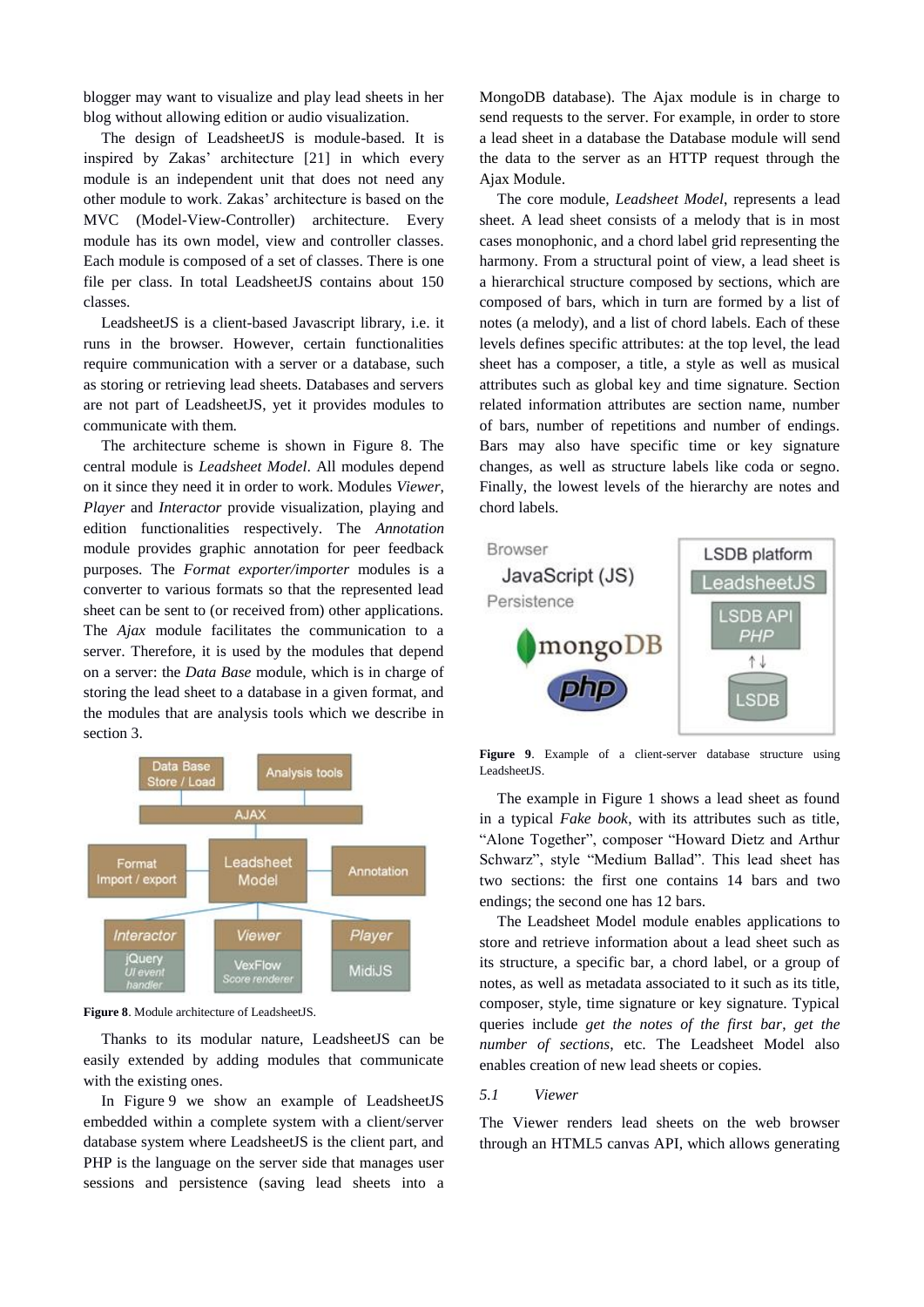graphics dynamically. The Viewer uses *Vexflow*<sup>5</sup>, a low level score rendering Javascript library. *Vexflow* addresses low level rendering of notes and staves, whereas LeadsheetJS specifies what to draw in each bar as well as other higher level tasks such as determining how many bars to display per line.

### *5.2 Interactor*

The Interactor component provides the editing part by using the library  $JQuery^6$  which, among many other things, takes care of event handling. Keyboard and mouse events are caught by the Interactor to perform desired transformations on an edited lead sheet. We introduce three levels of edition: notes, chord labels and bars. Note edition works like in any traditional score editor. Chord label edition provides specific interaction schemes such as completion to suggest the most relevant chord types in a given context (see Figure 10). LeadsheetJS contains a comprehensive database of over 300 chord types, collected during the process of a lead sheet database compilation described in section 3.1.



Figure 10. Chord label completion to speed up edition.

# *5.3 Player*

 $\overline{a}$ 

LeadsheetJS provides a MIDI Player which uses the library  $MidiJS^7$  to play a lead sheet, i.e. both the melody and the chord labels. The chord labels are transformed into MIDI chords.

The chord labels are represented by a pitch and a chord type. E.g.: in C# maj7, *C#* is the pitch and *maj7* the chord type. The chord type database provides information about the note degrees for each chord type. For instance for maj7 the degrees are I, III, V and VII.

In order to play chords, LeadsheetJS transforms chord labels into sets of MIDI notes by calculating the notes

degrees of the chord type relative to the root pitch. E.g.: for C# maj7, notes are C#-E#-G#-B#. The player plays them arbitrarily in the  $4<sup>th</sup>$  octave, so MIDI notes are 61-65-68-72. Other more refined MIDI players can easily be defined by the user.

# *5.4 Javascript Module Management*

As a client-based application, LeadsheetJS runs on the browser, so each Javascript file needs to be imported in the HTML source code through the *script* tag. This may be an issue as we need to include explicitly each file and there are around 150 classes, while not all classes are always needed. For example, an instance of LeadsheetJS could only show a lead sheet and play it: in that case there is no need for editing, so the Interactor module does not need to be loaded. To optimize loading time, and ensure only needed modules are loaded, LeadsheetJS uses *RequireJS*<sup>8</sup>, a tool to manage dependencies in Javascript.

In order to provide communication between modules in an uncoupled way we make an intensive use of the *Mediator* design pattern [12]. The Mediator pattern encapsulates the way different modules interact. It enables a module to *subscribe* to an action of another module which *publishes* it.

For example, when the Leadsheet Model module changes the pitch of a note, it *publishes* that action; that is, it sends a message to a *mediator* telling that the note's pitch has changed. The *mediator* checks which modules are interested in the action of *note pitch changed*; that is, which modules are *subscribed,* and informs them. This way, the Viewer module, which is subscribed to *note pitch changed*, knows it must redraw the score.

The advantage of using this pattern is that Leadsheet Model and Viewer do not communicate directly, which brings to uncoupled code, thus, more scalable and maintainable.

# *5.5 Javascript implementation*

Javascript is a prototype-based language rather than a class-based one like C++ or Java. In order to define classes, there are mainly two approaches: to use Object literals or to use prototypes. By using object literals to define classes one can use private variables by using the *Module Pattern* [12]. The Module Pattern takes advantage of closures to simulate private variables, which are not natively supported in Javascript. On the other hand, using prototypes to define classes one cannot emulate private variables, but this approach has the advantage that it is less memory consuming, since all the methods of all instances of a class share the same memory. We have mainly used the Prototype approach as

<sup>5</sup> [http://www.vexflow.com](http://www.vexflow.com/)

<sup>6</sup> <http://jquery.com/>

<sup>7</sup> <http://mudcu.be/midi-js/>

<sup>8</sup> <http://requirejs.org/>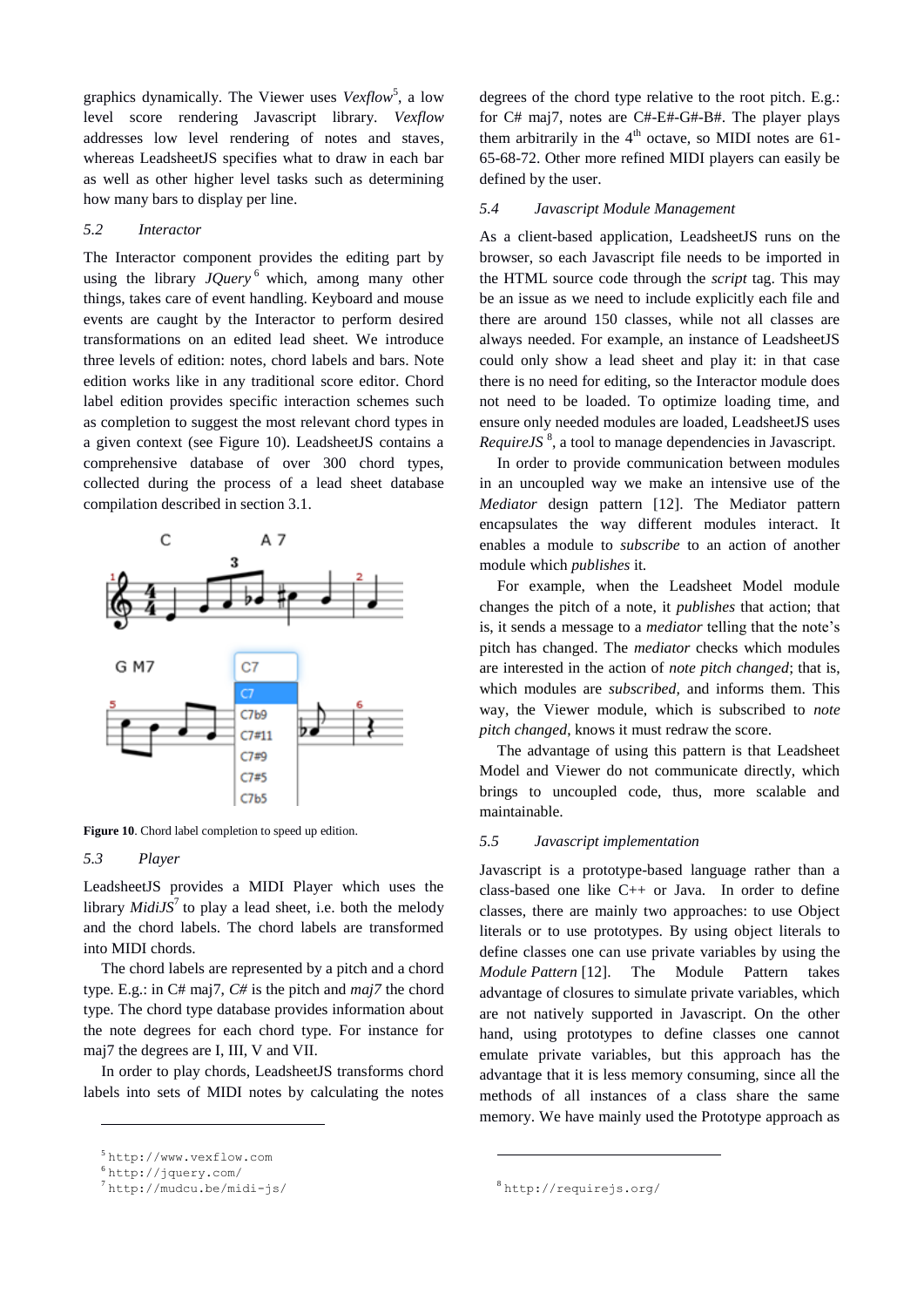we are using multiple instances of many classes such as NoteModel or ChordModel.

# **6 JSON lead sheet format**

LeadsheetJS provides a format to store lead sheet data in a database. The most common format for representing music scores is MusicXML [7]. LeadsheetJS does not use MusicXML for the following reasons: first, in MusicXML, chord labels' information is associated to a note, so the start beat of the chord is the same as that of the associated note. This makes it difficult to represent chords whose start beat does not match with the start beat of a note. This might not be a problem for other kinds of scores, but in lead sheets chord labels are crucial. That is why in our lead sheet format each chord label has its start beat information. Second, MusicXML provides exact formatting: it saves both musical and visualization information; e.g. for each note it saves the stem direction and the exact position in which it will be shown. LeadsheetJS only needs the musical information to render the lead sheet. The visualization aspects (stem directions, position of each element…etc.) is decided by Vexflow.

There are other human-readable music notation formats like ABC [3] and Lilypond [11]. Both are designed to let users create easily scores by writing text which is compiled by a software that produces a rendered score as an output. Therefore, they are not designed to be used in WYSIWYG<sup>9</sup> editors. The Guido Music Notation format [5], designed to be rendered by the Guido Engine Library [2] is similar to them, but is not only a representation format; it also supports 'functions' as instructions for transforming the score (e.g. transposing a melody). In our case, readability is not a priority as we do have a WYSIWYG editor. Instead, we have designed a JSON (JavaScript Object Notation) based format [1], as JSON is a popular lightweight format which is widely used in web APIs. For example, the GUIDO API webservice is based in JSON [18]. Further, a lead sheet has a hierarchical structure which can be very well represented by the JSON format (see Figure 11). The decision of using JSON has distanced us from using other formats like MEI [16], a notation encoding standard based on XML similar to MusicXML.

However, LeadsheetJS is compatible with MusicXML as it provides a parser to transform MusicXML to our JSON lead sheet format, and it will eventually support other formats too (Lilypond, Guido and ABC).

| 22<br>ALONE TOGETHER<br><b>MED.</b><br>- FINGER DIEYS ARTHUR SCHWARTZ<br>1700<br>$F - 7(15)$<br>$A^{-1}(\mathbb{W})$<br>D7(h)<br>(M)cn<br>$5 - 106$<br>67<br>Dile<br>$11 + M$ $61$<br>IJ<br>$H$ $h$<br>$\sigma$ .<br>$M_{\alpha}$<br>$G - 3$<br>6 <sup>n</sup><br>$B^{-1}$<br>$\alpha$<br>c<br>$\mathcal{N}$ $\mathcal{N}$<br>لقاه<br>c.olys)<br>$n_{R,7,8}$<br>$\mathfrak{g}_{\alpha\beta}(\mu)$<br>0.766<br>$6 - 7$<br>(w) re (W) - 3<br>6.7(k)<br>orlin<br>$F^{\mu\nu}$<br>$\mathbf{r}$ ,<br>$F_{22}(M)$ $F_{12}(M)$<br>5.7(k)<br>فارم<br>$0 - 6$ | Structure<br>Title<br>$\sim$<br>Composer<br>$\overline{\phantom{a}}$<br>Style<br>$\frac{1}{2}$<br>$-$ Time signature<br><b>Key Signature</b><br>$\qquad \qquad -$<br>Sections<br>$\overline{\phantom{a}}$<br>Name<br>Number of Bars<br>٠<br>Repetitons<br>٠<br>Bars<br>Chords<br>$\sim$<br>Melody<br>$\sim$ | <b>JSON</b> format<br>"title": "Alone Together",<br>"composer": "Howard Dietz<br>"time": "4\/4",<br>"style": "Medium Ballad",<br>"changes": [<br>"id": "0".<br>"name": "Pickup".<br>"numBars": "1",<br>"repeat": "0",<br>"endingNumBars":<br>"timeSignature": "",<br>"style": "".<br>"bars": [<br>"chords": [<br>"n": "NC",<br>"beat": 1<br>"melody": [ |
|------------------------------------------------------------------------------------------------------------------------------------------------------------------------------------------------------------------------------------------------------------------------------------------------------------------------------------------------------------------------------------------------------------------------------------------------------------------------------------------------------------------------------------------------------|-------------------------------------------------------------------------------------------------------------------------------------------------------------------------------------------------------------------------------------------------------------------------------------------------------------|---------------------------------------------------------------------------------------------------------------------------------------------------------------------------------------------------------------------------------------------------------------------------------------------------------------------------------------------------------|
| $\frac{1}{2}$<br>$\mathcal{O}(\frac{14}{15})$<br>$lnh -$<br>abc<br>$n_{\rm s}$                                                                                                                                                                                                                                                                                                                                                                                                                                                                       |                                                                                                                                                                                                                                                                                                             | "keys":<br>$B\14"$<br>$H_{\text{div} \nu \mathbf{a}}$ rian $H$                                                                                                                                                                                                                                                                                          |

**Figure 11**. The lead sheet *Alone together* represented in JSON.

### **OTHER APPLICATIONS**

This section describes applications using LeadsheetJS in various ways.

### **1 Lead sheet Database (LSDB)**

The Lead sheet Database (LSDB) [15] is a comprehensive, on-line database of lead sheets for jazz and Brazilian music. Currently LSDB contains over 10,000 songs from 76 different song books, and over 300 different chord types.

Songs are entered by professional musicians using LeadsheetJS. Average time for entering songs is about 3 minutes, thanks to the availability of many short-cuts for fast editing. An LSDB API stores/retrieves lead sheets from the database, as described in section 2.2. This database is used for musicological analysis and music generation applications such as the tools described in section 3.2

The LSDB database uses Mongo $DB<sup>10</sup>$ , a non-relational database (NoSql). NoSql databases are based on collections that contain JSON documents, which are structures of nested arrays and objects (objects are set of key-values). The biggest drawback of using a NoSql is that some important features of SQL databases such as *joins* or referential integrity cannot be performed at the database level, and have to be managed from the code of the server that produces the queries. This can be an issue in applications with complex databases, but in our case it is not, because the database structure is quite simple: there is a main collection of lead sheets, and then other related collections like sources and composers, so integrity is not as crucial as in other more complex systems. Joins are managed from the server language's code. Moreover, the JSON structure on NoSql databases is ideal to represent tree-based structures like lead sheets, whereas representing a tree in a SQL is quite more complex.

-

<sup>&</sup>lt;sup>9</sup> What You See Is What You Get

<sup>10</sup> <http://mongodb.com/>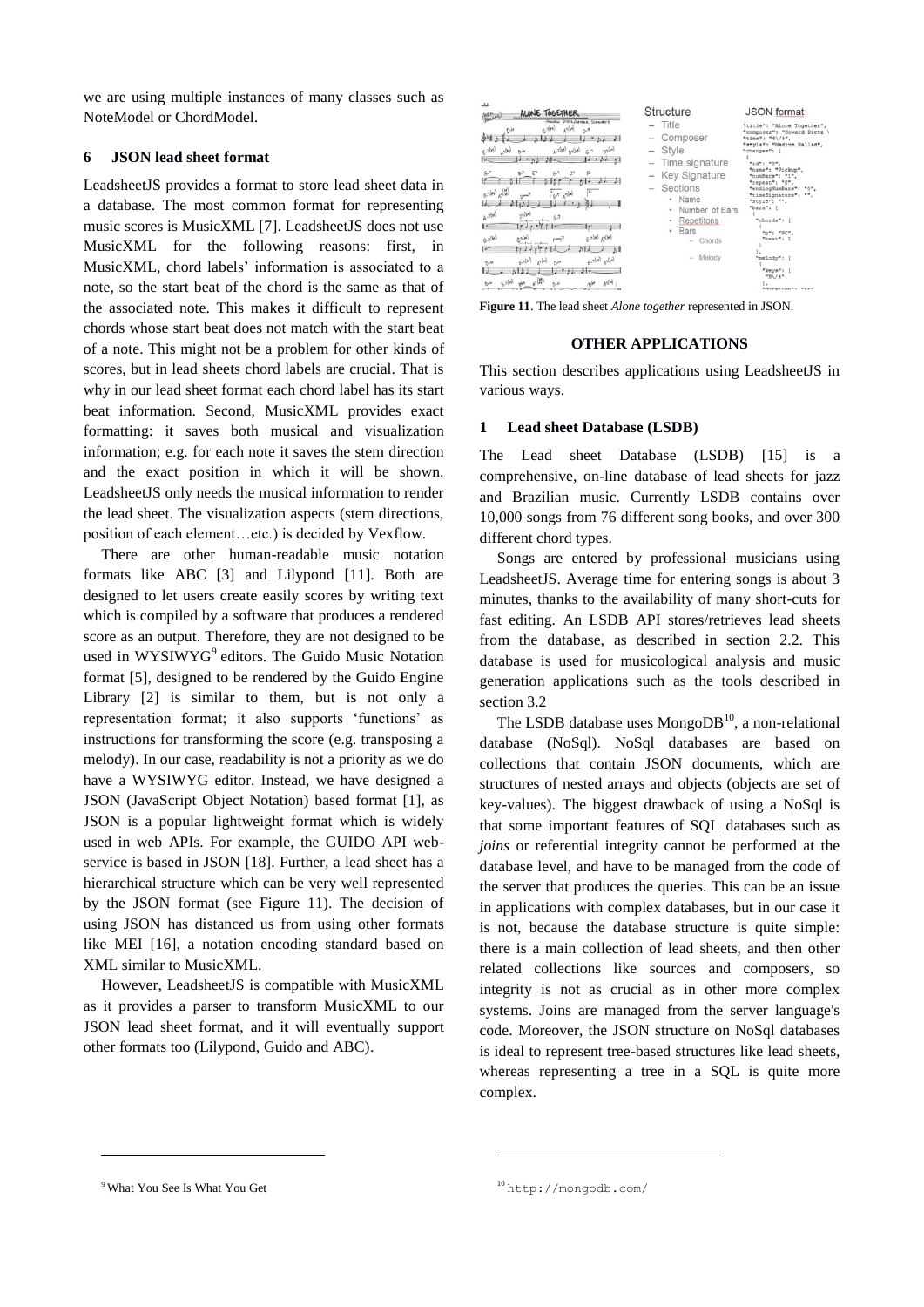| Popular songs                                 | Most covered songs        |
|-----------------------------------------------|---------------------------|
| Solar $(77)$ $\sqrt{1}$ +                     | In a Sentimental Mood (8) |
| Danny Boy (A London Derry Air)                | Strollin' (7)             |
| $(24) J +$                                    | Wave (7)                  |
| Blue in Green (20) $\sqrt{1}$ +               | Stella By Starlight (7)   |
| Coolest song in the world $(14)$ $\sqrt{1}$ + | What's New? (7)           |
| Just Friends (13) $\sqrt{1}$ +                | Nature Boy (7)            |
| Girl From Ipanema, The (13) $\sqrt{1}$ +      | Bye Bye Blackbird (7)     |
|                                               |                           |

#### Sources 9288 completed songs / 11155 songs

Gilberto Gil Songbook II (37/38) Hal Leonard Real Jazz Book (505/528) Ivan Lins 1 (36/36) Ivan Lins 2 (34/34) Jazz Fake Book (611/641) Jazz LTD (504/524) John Coltrane Songbook (96/98)

New Real Book 2 (Sher) (201/218) New Real Book 3 (Sher) (182/198) Noel Rosa Songbook I (38/38) Noel Rosa Songbook II (40/41) Noel Rosa Songbook III (38/40) Pepper Adams Songbook (40/43)

Real Book (illegal 5th ed.) (401/445)

**Figure 12**. Part of LSDB content as shown in the web.

### **2 Automatic Feedback on lead sheets**

Feedback can sometimes be provided automatically. LeadsheetJS provides various tools that produce automatic feedback to users who are trying to compose a song. This feedback can be either in the form of an analysis of the lead sheet, or in the form of generations and transformations of a lead sheet.

For instance, a *Chord Sequence Analyzer* tries to find which *style* or styles a sequence of chords expresses. A style is defined here by a *corpus* of songs, corresponding to a given composer; e.g. the style of Miles Davis [8]. The Chord Sequence Analyzer identifies the longest subsequences that can be analyzed in the style of a given set of key composers. This analysis is performed by computing the similarity of the chord sequence with several different composers' models. These models are statistical models generated from the LSDB.

Such a tool may be used to get information about how original or similar a lead sheet is, with regards to the LSDB database. Figure 13 shows such an analysis for the chord sequences *Solar* with a map showing a time-line of the song and each composer (Pepper Adams, Charlie Parker, Duke Ellington and Michel Legrand)

Another example is the *Harmonic Analysis* tool that finds the local tonalities of a lead sheet given its chord label sequence [13]. Figure 14 shows two examples of analysis: Gm7 – C7 has been analyzed as *F Major* chords, whereas Fm7 – Bb7 are analyzed as *Eb Major*. These chords are part of *Solar*, by Miles Davis.

Other automatic feedback tools have been defined, such as a *Chord Substitution* tool which, from a given chord or chord sequence, suggests alternatives based on chord substitution rules that are learnt from a specific corpus.

The *Harmonizer* tool, given a monophonic melody, proposes a multi-voice harmonization in a given style. E.g.: one can harmonize the melody of Coltrane's jazz standard *Giant Steps* in the style of Wagner or Bill Evans [14].



**Figure 13**. A chord sequence analyzer grafted on top of LeadsheetJS.



**Figure 14**. Harmonic analysis displayed on parts of *Solar*, by Miles Davis.



**Figure 15**. LeadsheetJS architecture and the data flow of chord sequence analyzer.

Figure 15 shows the architecture of these tools and illustrates the process for the Chord Sequence analyzer tool: The user clicks on a button 'Analyze chord sequences'. LeadsheetJS catches the user action and requests the chord sequence analysis of *Solar*, sent in JSON format through the Ajax module. The request is sent to the server where the Leadsheet Web API, which is a server extension of LeadsheetJS, computes the chord sequence analysis. The response is sent to the client,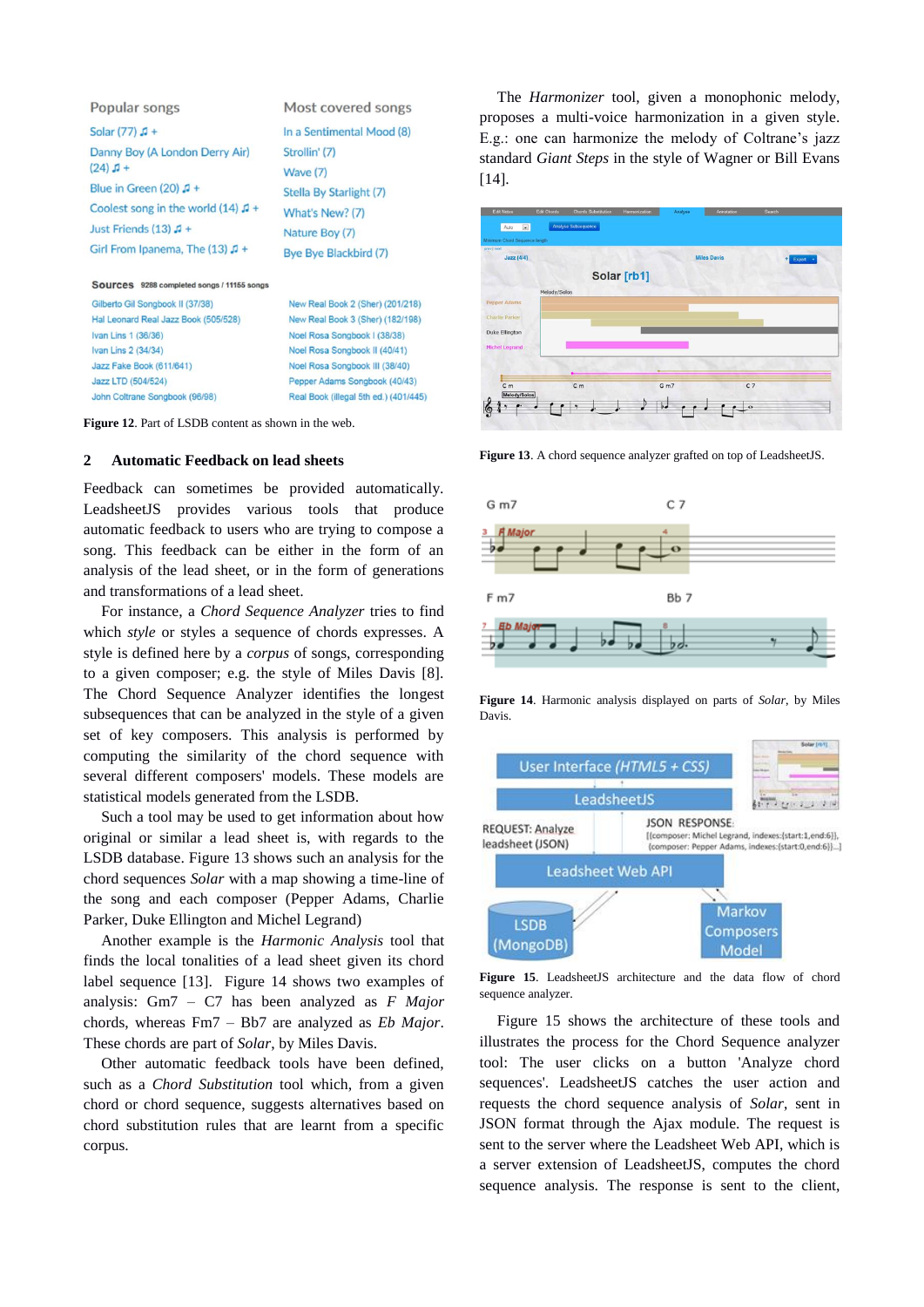where LeadsheetJS presents it in the User Interface as a time-line map.

### **3 Flow Composer**

In the context of the Flow Machines<sup>11</sup> project about style imitation, an online composition tool called Flow Composer was designed, to help a composer generate a lead sheet using different "styles". Again, styles are defined by corpus of songs taken from the Lead sheet Database.

The main idea is that a composer can start to create a song and leave some empty measures in which there will be only silences. Then, he queries the system to fill those blanks in a given style. Those blanks can be on the melody, represented by silences, or on the chord grid, represented by *No Chords* (NC). The system will generate a melody or chord labels to fill them taking into account the style chosen by the user, and also constraints of continuity. Composers usually don't want a whole new random song; they rather want the system to help them with certain parts of their composition. The composer can accept or reject all or part of the system's proposition. Flow Composer tools allow composers to have at any moment a full control on the lead sheet: there is a *history* feature in which every step is saved, so they can go back to a previous state.

Flow Composer is built on top of LeadsheetJS and uses the same modular approach. LeadsheetJS is used in Flow Composer to listen, view and edit lead sheets. We show in Figure 16 how Flow Composer works. In the first image (on the top) a user is composing a bossa-nova. In the song there are two parts. The second part starts at measure 7 (with note *F* and chord *F7*) and is not shown in the figure. The second part is ok, but the composer does not know how to finish the first part so that it transitions well to the second part. So he leaves it empty with silences and *no chords* (NC), and queries Flow Composer to fill the empty part in the *bossa-nova style*. The second image (on the bottom) shows the result proposed by Flow Composer: it has filled the empty part by proposing a melody and a chord grid. Interaction may then proceed by accepting parts of the suggestions and/or querying other solutions.



**Figure 16**. Flow Composer completion in blue.

# **4 Experiment on feedback in composition**

 $PRAISE<sup>12</sup>$  (Practice and Performance Analysis Inspiring Social Education) is a social network for music education with tools for giving and receiving feedback in online communities. In the context of PRAISE we have built a tool for feedback in composition in which composers can compose a lead sheet and share it with other composers who can then provide feedback. This tool is based on the annotation module of LeadsheetJS.

In the PRAISE project, we designed an experiment to determine the impact of feedback in lead sheet composition [10]. We evaluate whether musical peer feedback, just like in the example explained in section 2.1, may actually improve or not the musical *quality* of a composition. In a first phase, participants are asked to compose a short song (8 bars). In the second phase they are invited to suggest modifications of other participants' compositions. Then participants are asked to reconsider their original song and try to improve it. The point is that a group of subjects will have received feedback whereas another group will have not. We then evaluate to which extent the quality of the improved composition of those subjects who received is better than that of those who did not. The quality evaluation is estimated from a listening panel. LeadsheetJS was used to implement this experiment, including modules for editing and playing for the composition phase and the Annotation module for the feedback phase.

The composer of the lead sheet can later review suggestions and accept them or not.

The feedback process is illustrated as follows. First, user *Bruno* composes a song and edits it with

-

<sup>11</sup> [http://www.flow-machines.com](http://www.flow-machines.com/)

<sup>12</sup> <http://www.iiia.csic.es/praise/>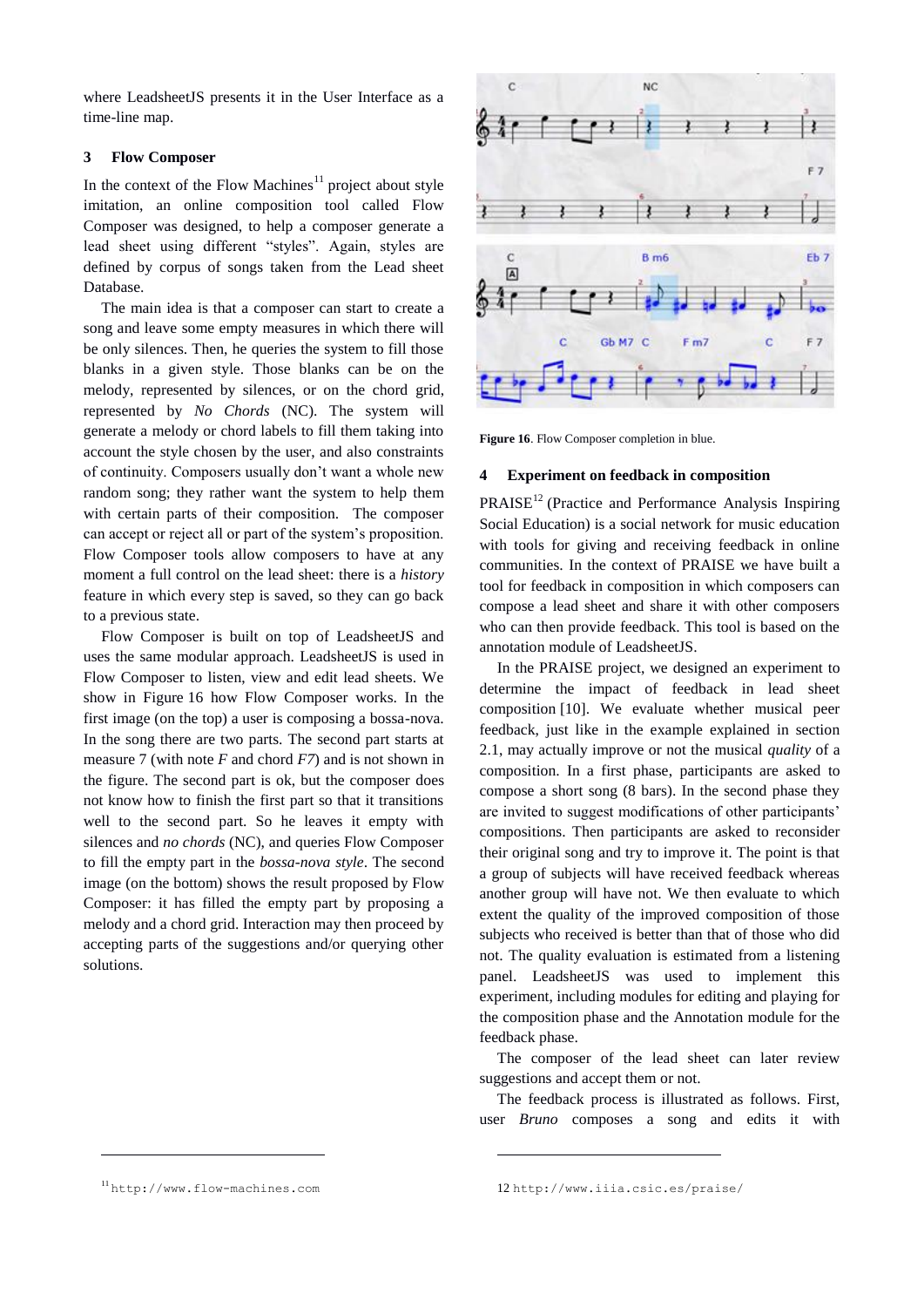LeadsheetJS. Later, user *Silvia* looks at it and plays it. She decides to make some suggestions on certain notes. As shown in Figure 17 once she has saved the suggestion, she can perform other actions, shown in the contextual menu :

- Add Comment: add an explanation of her musical suggestion,
- Upload sound: upload a sound recording related to the suggestion,
- Modify: she can decide to modify the suggestion she just saved.
- Remove: remove the suggestion.



Figure 17. A user makes a suggestion on a specific part of a lead sheet.

Later on, Bruno can review all suggestions by switching between the *original* elements and *suggested*  ones and listen to them. Figure 18 shows a lead sheet with three suggestions. Bruno clicks on one of them to see the associated explanation.



Figure 18. A user checks the suggestions received.

Finally, if Bruno likes the suggestion he can *accept* it so that the suggestion is merged with the whole song by right-clicking on the suggestion (see Figure 19).

# **CONCLUSION**

We have presented LeadsheetJS, a Javascript library for lead sheets. By design, LeadsheetJS is compatible with multiple devices and easily embeddable. LeadsheetJS also provides various tools for music composition such as automatic analysis and peer feedback. We have illustrated how LeadsheetJS is used in several online music applications.

LeadsheetJS addresses the needs of online applications for composing, generating, sharing or teaching music online. New features are currently investigated such as multiple voices management, lyrics, audio based player, as well as rendering lead sheets using style-based accompaniment generation systems.



**Figure 19**. The user accepts a suggestion of modification.

## **Acknowledgments**

This work is supported by the Praise project (EU FP7 number 388770), a project funded by the European Commission under program FP7-ICT-2011-8.

### **REFERENCES**

- [1] D. Crockford, "The json data interchange format". *Technical report*, ECMA International, October 2013.
- [2] C. Daudin, D. Fober, S. Letz, Y. Orlarey, "The guido engine a toolbox for music scores rendering." In *Proceedings of the Linux Audio Conference*, 2009, pp. 105–111.
- [3] G. Dyke, P. Rosen, abcjs–Project Hosting on Google Code, 2010.
- [4] D. Fober, S. Letz, Y. Orlarey, F. Bevilacqua, "Programming Interactive Music Scores with INScore". In *Proceedings of the Sound and Music Computing Conference*, 2013 july, pp. 185-190.
- [5] D. Fober, Y. Orlarey, S. Letz, "Scores level composition based on the Guido Music Notation". Ann Arbor, MI: MPublishing, University of Michigan Library, 2012.
- [6] D. Fober, Y. Orlarey, S. Letz, "Augmented Interactive Scores for Music Creation." In *Korean Electro-Acoustic Music Society's 2014 Annual Conference*, 2014 october, pp. 85-91.